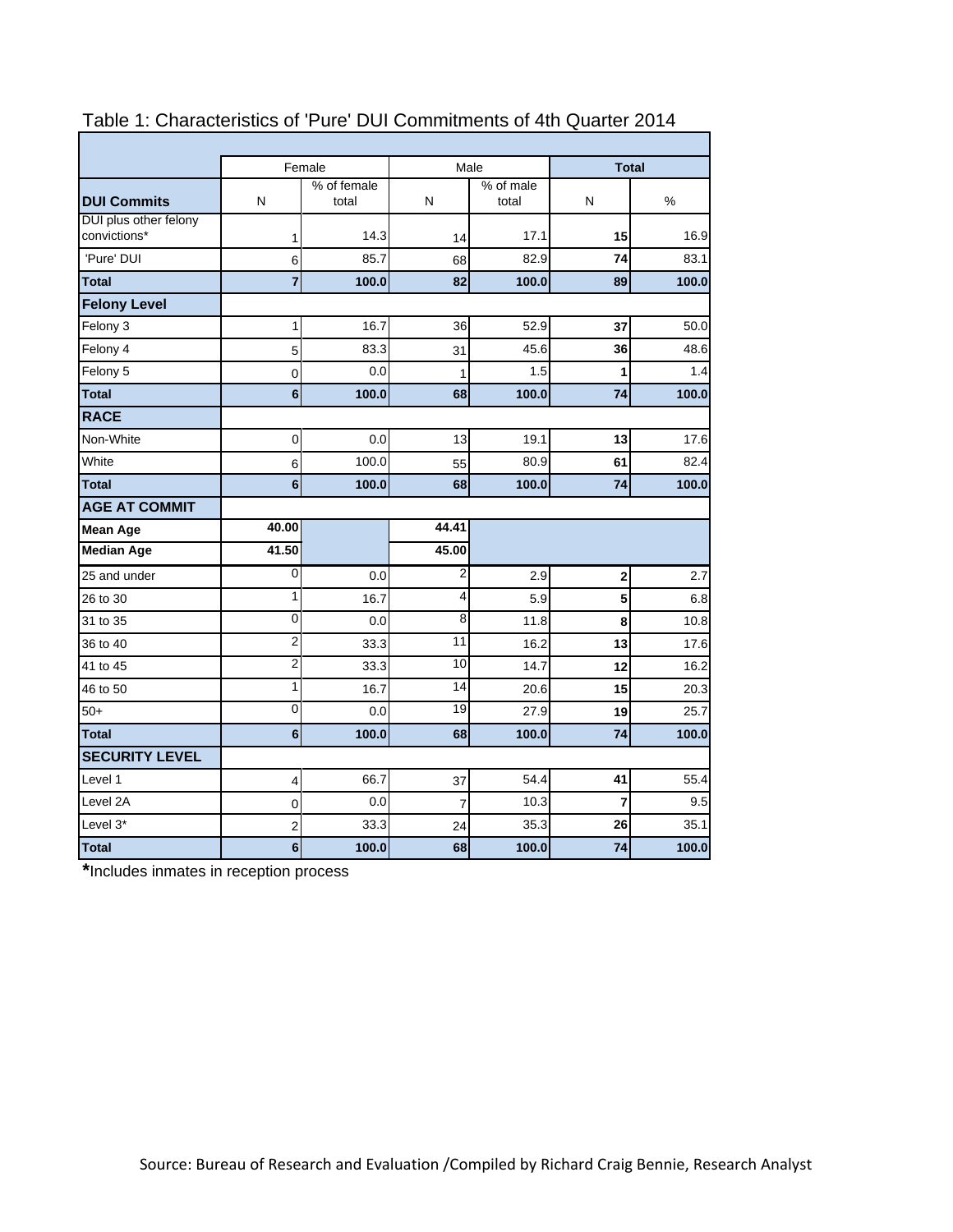|                                                | Female         |                      |          | Male               | <b>Total</b> |       |
|------------------------------------------------|----------------|----------------------|----------|--------------------|--------------|-------|
| 'Pure' DUIs by Top 7 Counties<br>of Commitment | N              | % of female<br>total | N        | % of male<br>total | N            | $\%$  |
| <b>CUYAHOGA</b>                                | $\Omega$       | 0.0                  | 8        | 11.8               | 8            | 10.8  |
| <b>FRANKLIN</b>                                | 0              | 0.0                  | 6        | 8.8                | 6            | 8.1   |
| <b>LAWRENCE</b>                                |                | 16.7                 | 5        | 7.4                | 6            | 8.1   |
| <b>SUMMIT</b>                                  | $\Omega$       | 0.0                  | 4        | 5.9                | 4            | 5.4   |
| <b>HAMILTON</b>                                | 0              | 0.0                  | 4        | 5.9                | 4            | 5.4   |
| <b>LORAIN</b>                                  | 0              | 0.0                  | 4        | 5.9                | 4            | 5.4   |
| <b>CLERMONT</b>                                | $\mathbf{0}$   | 0.0                  | 3        | 4.4                | 3            | 4.1   |
| <b>ALL OTHERS</b>                              | 5              | 83.3                 | 34       | 50.0               | 39           | 52.7  |
| <b>Total</b>                                   | 6 <sup>1</sup> | 100.0                | 68       | 100.0              | 74           | 100.0 |
| 'Pure' DUIs by Current Status                  |                |                      |          |                    |              |       |
| <b>NEW ADMISSION FROM COURT</b>                | 1              | 16.7                 | 35       | 51.5               | 36           | 48.6  |
| <b>ADMIN. TRANSFER</b>                         | 3              | 50.0                 | 26       | 38.2               | 29           | 39.2  |
| <b>RETURNED AWL</b>                            | 0              | 0.0                  | 1        | 1.5                | 1            | 1.4   |
| RESENTENCED/AGGREGATED                         |                | 16.7                 | $\Omega$ | 0.0                | 1            | 1.4   |
| NEW ADMISSION - COMM CNTRL<br><b>VIOL</b>      |                | 16.7                 | 3        | 4.4                | 4            | 5.4   |
| OUT TO COURT BY COURT<br>ORDER/WARRANT         | 0              | 0.0                  | 1        | 1.5                | 1            | 1.4   |
| <b>EXPIRATION OF STATED TERM</b><br>(NO PRC)   | 0              | 0.0                  | 2        | 2.9                | $\mathbf{2}$ | 2.7   |
| <b>Total</b>                                   | 6              | 100.0                | 68       | 100.0              | 74           | 100.0 |

## Table 2: Characteristics of 'Pure' DUI Commitments of 4th Quarter 2014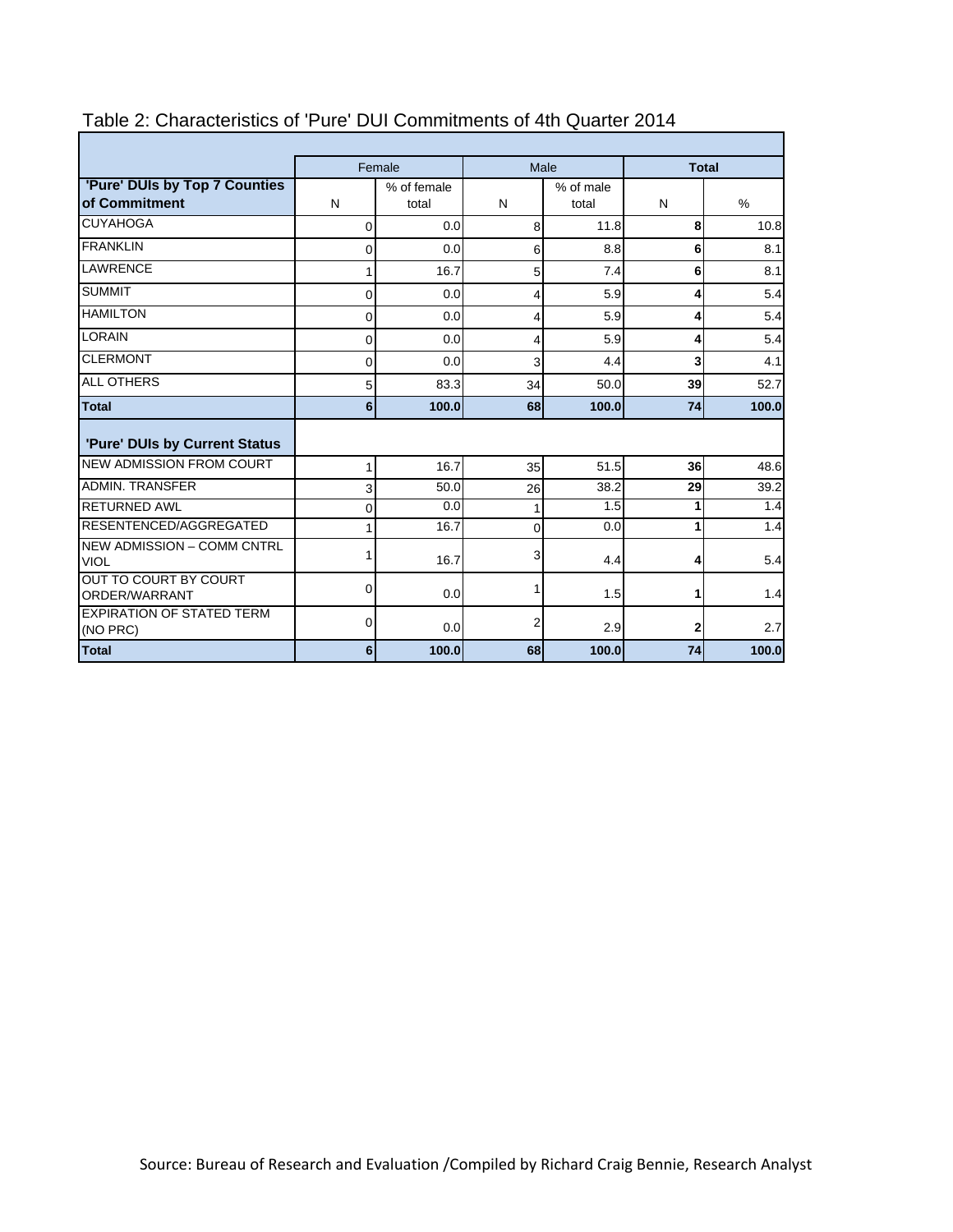| 'Pure' DUIs by Sentence In                                  |                |        |                |       |                |       |
|-------------------------------------------------------------|----------------|--------|----------------|-------|----------------|-------|
| <b>Months</b>                                               |                | Female |                | Male  | <b>Total</b>   |       |
| <b>Mean Sentence</b>                                        | 16.29          |        | 27.15          |       |                |       |
| <b>Median Sentence</b>                                      | 18.00          |        | 24.00          |       |                |       |
| 1 TO 3                                                      | $\mathbf 0$    | 0.0    | 2              | 2.9   | 2              | 2.7   |
| 4TO6                                                        | 0              | 0.0    | $\overline{2}$ | 2.9   | $\overline{2}$ | 2.7   |
| 7 TO 11                                                     |                | 16.7   | 5              | 7.4   | 6              | 8.1   |
| 12                                                          | 0              | 0.0    | 11             | 16.2  | 11             | 14.9  |
| 13 TO 17                                                    |                | 16.7   | 3              | 4.4   | 4              | 5.4   |
| 18                                                          | 2              | 33.3   | 6              | 8.8   | 8              | 10.8  |
| 19 TO 24                                                    |                | 16.7   | 9              | 13.2  | 10             | 13.5  |
| 25 TO 30                                                    | 0              | 0.0    | 8              | 11.8  | 8              | 10.8  |
| 36                                                          | 0              | 0.0    | 8              | 11.8  | 8              | 10.8  |
| 48 TO 59                                                    | 0              | 0.0    | 6              | 8.8   | 6              | 8.1   |
| $60+$                                                       |                | 16.7   | 8              | 11.8  | 9              | 12.2  |
| <b>Total</b>                                                | 6              | 100.0  | 68             | 100.0 | 74             | 100.0 |
| <b>PRIOR INCARCERATIONS</b><br>(includes all offense types) |                |        |                |       |                |       |
| None                                                        | 4              | 66.7   | 36             | 52.9  | 40             | 54.1  |
| One                                                         | $\overline{2}$ | 33.3   | 16             | 23.5  | 18             | 24.3  |
| Two                                                         | 0              | 0.0    | 12             | 17.6  | 12             | 16.2  |
| Three or more                                               | $\mathbf 0$    | 0.0    | 4              | 5.9   | 4              | 5.4   |
| <b>Total</b>                                                | $6 \,$         | 100.0  | 68             | 100.0 | 74             | 100.0 |

# Table 3: Characteristics of 'Pure' DUI Commitments of 4th Quarter 2014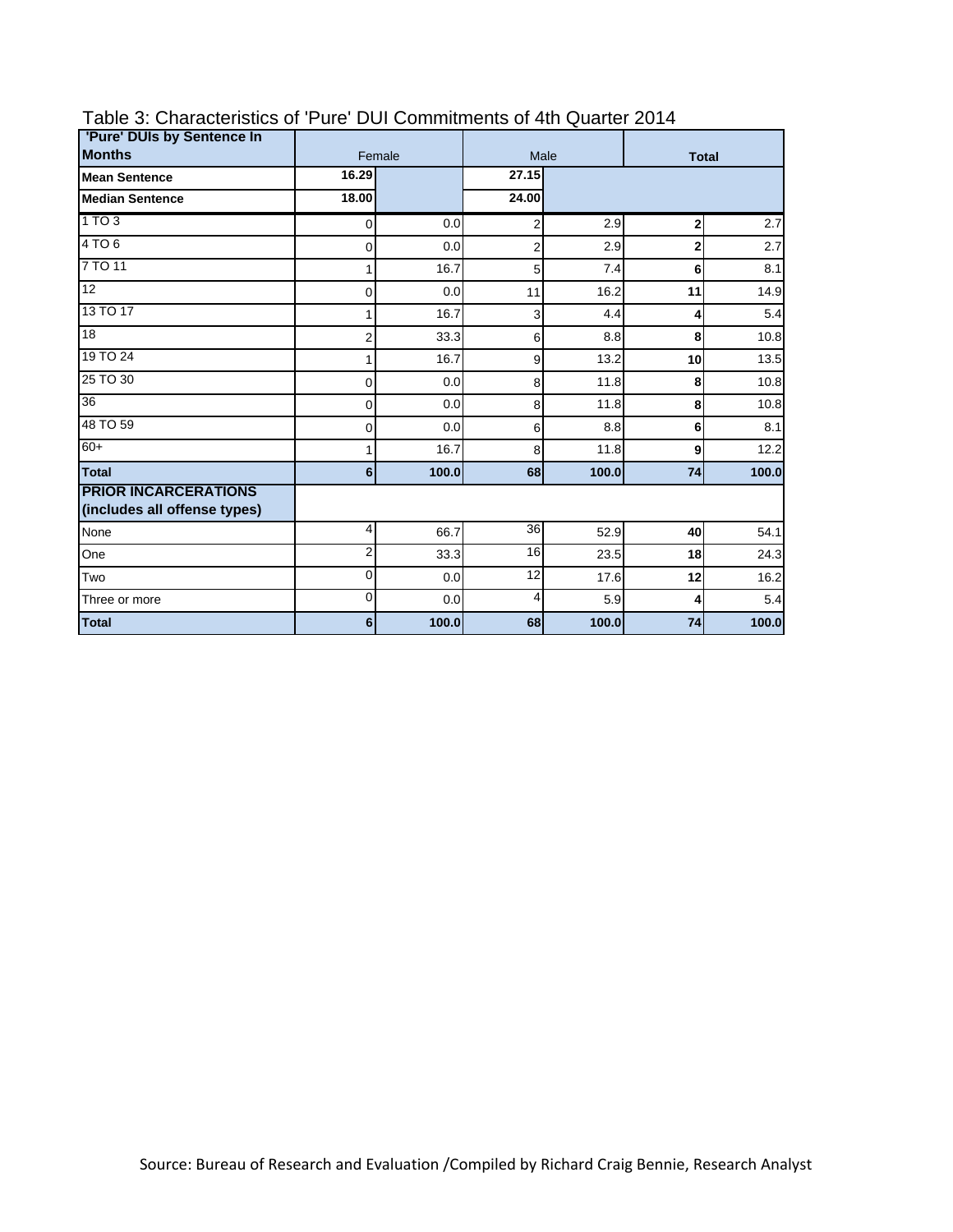| <b>'Pure' DUIs Currently</b>                  |             |       |    |       |                |         |
|-----------------------------------------------|-------------|-------|----|-------|----------------|---------|
| <b>Incarcerated by Parent</b><br>Institution* | Female      |       |    | Male  | <b>Total</b>   |         |
| <b>LOCI</b>                                   | 0           | 0.0   | 1  | 1.5   |                | 1.4     |
| <b>MANCI</b>                                  | $\mathbf 0$ | 0.0   | 2  | 2.9   | 2              | 2.7     |
| <b>ORW</b>                                    | 6           | 100.0 | 0  | 0.0   | 6              | 8.1     |
| SCI                                           | 0           | 0.0   | 1  | 1.5   | 1              | 1.4     |
| PCI                                           | 0           | 0.0   | 5  | 7.4   | 5              | $6.8\,$ |
| <b>MACI</b>                                   | 0           | 0.0   | 1  | 1.5   | 1              | 1.4     |
| <b>ACI</b>                                    | $\mathbf 0$ | 0.0   | 1  | 1.5   | 1              | 1.4     |
| <b>CRC</b>                                    | 0           | 0.0   | 23 | 33.8  | 23             | 31.1    |
| <b>LORCI</b>                                  | $\mathbf 0$ | 0.0   | 19 | 27.9  | 19             | 25.7    |
| TCI                                           | $\mathbf 0$ | 0.0   | 2  | 2.9   | $\overline{2}$ | 2.7     |
| CMC                                           | 0           | 0.0   | 1  | 1.5   | 1              | 1.4     |
| <b>BECI</b>                                   | 0           | 0.0   | 1  | 1.5   |                | 1.4     |
| <b>NCCI</b>                                   | 0           | 0.0   | 3  | 4.4   | 3              | 4.1     |
| <b>RICI</b>                                   | 0           | 0.0   | 1  | 1.5   | 1              | 1.4     |
| <b>NCI</b>                                    | $\mathbf 0$ | 0.0   | 4  | 5.9   | 4              | 5.4     |
| <b>LAKE ERIE</b>                              | $\mathbf 0$ | 0.0   | 3  | 4.4   | 3              | 4.1     |
| <b>Total</b>                                  | 6           | 100.0 | 68 | 100.0 | 74             | 100.0   |

## Table 4: Characteristics of 'Pure' DUI Commitments of 4th Quarter 2014

\*Includes inmates out to court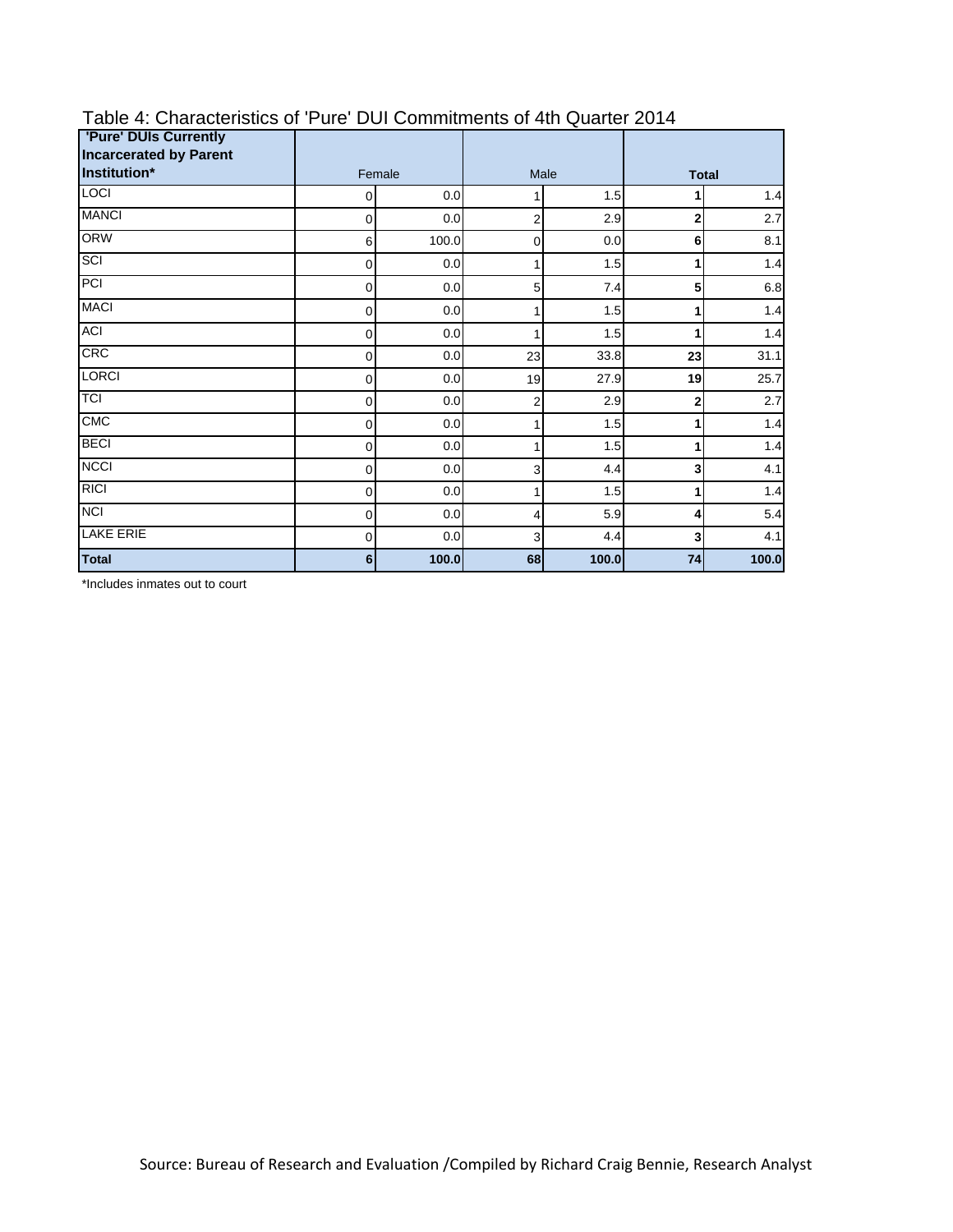| rabic of ociocide variables by oldids Type or Tare Dor Olichders or Hill Quarter Z014<br><b>STATUS TYPE OF 'PURE' DUI OFFENDERS</b> |                          |               |                 |               |                |               |              |  |  |
|-------------------------------------------------------------------------------------------------------------------------------------|--------------------------|---------------|-----------------|---------------|----------------|---------------|--------------|--|--|
| <b>SELECTED VARIABLES</b>                                                                                                           | New Admission from Court |               | Admin, Transfer |               | Other**        |               |              |  |  |
| <b>RACE</b>                                                                                                                         | $\mathsf{N}$             | %             | $\mathsf{N}$    | $\frac{9}{6}$ | $\mathbf N$    | $\frac{9}{6}$ | <b>Total</b> |  |  |
| White                                                                                                                               | 32                       | 52.5          | 23              | 37.7          | 6              | 9.8           | 61           |  |  |
| Non-White                                                                                                                           |                          | 30.8          | 6               | 46.2          | 3              | 23.1          | 13           |  |  |
| <b>TOTAL</b>                                                                                                                        | 36                       | 48.6          | 29              | 39.2          | 9              | 12.2          | 74           |  |  |
| <b>GENDER</b>                                                                                                                       | $\overline{N}$           | %             | $\overline{N}$  | %             |                |               |              |  |  |
| Female                                                                                                                              |                          | 16.7          | 3               | 50.0          | $\overline{2}$ | 33.3          | 6            |  |  |
| Male                                                                                                                                | 35                       | 51.5          | 26              | 38.2          | $\overline{7}$ | 10.3          | 68           |  |  |
| <b>TOTAL</b>                                                                                                                        | 36                       | 48.6          | 29              | 39.2          | 9              | 12.2          | 74           |  |  |
| <b>COMMIT COUNTY</b>                                                                                                                | $\mathbf N$              | %             | N               | %             |                |               |              |  |  |
| Major Urban*                                                                                                                        | 10                       | 38.5          | 12              | 46.2          | 4              | 8.3           | 26           |  |  |
| All Others                                                                                                                          | 26                       | 54.2          | 17              | 35.4          | 5              | 10.4          | 48           |  |  |
| <b>TOTAL</b>                                                                                                                        | 36                       | 48.6          | 29              | 39.2          | 9              | 12.2          | 74           |  |  |
| <b>PRIORS INCARCERATIONS</b>                                                                                                        |                          |               |                 |               |                |               |              |  |  |
| (includes all offense types)                                                                                                        | $\mathbf N$              | $\frac{9}{6}$ | $\mathsf{N}$    | $\frac{9}{6}$ |                |               |              |  |  |
| None                                                                                                                                | 19                       | 47.5          | 17              | 42.5          | 4              | 8.3           | 40           |  |  |
| One                                                                                                                                 | 8                        | 44.4          | 7               | 38.9          | 3              | 6.3           | 18           |  |  |
| Two                                                                                                                                 | 7                        | 58.3          | 3               | 25.0          | $\overline{2}$ | 4.2           | 12           |  |  |
| Three or More                                                                                                                       | $\overline{2}$           | 50.0          | 2               | 50.0          | $\mathbf 0$    | 0.0           |              |  |  |
| <b>TOTAL</b>                                                                                                                        | 36                       | 48.6          | 29              | 39.2          | 9              | 12.2          | 74           |  |  |
| <b>AGE</b>                                                                                                                          |                          |               |                 |               |                |               |              |  |  |
| Mean                                                                                                                                | 45.33                    |               | 44.69           |               | N/A            |               |              |  |  |
| Median                                                                                                                              | 45.00                    |               | 46.00           |               | N/A            |               |              |  |  |
| <b>SENTENCE IN MONTHS</b>                                                                                                           |                          |               |                 |               |                |               |              |  |  |
| Mean                                                                                                                                | 28.72                    |               | 22.79           |               | N/A            |               |              |  |  |
| Median                                                                                                                              | 24.00                    |               | 18.00           |               | N/A            |               |              |  |  |

#### Table 5: Selected Variables by Status Type of 'Pure' DUI Offenders of 4th Quarter 2014

\*Cuyahoga, Franklin, Hamilton, Lucas, Montgomery, Stark and Summit

\*\* Includes returned violators, expiration of stated term, 'out to court' actions, and judicial release hearings.